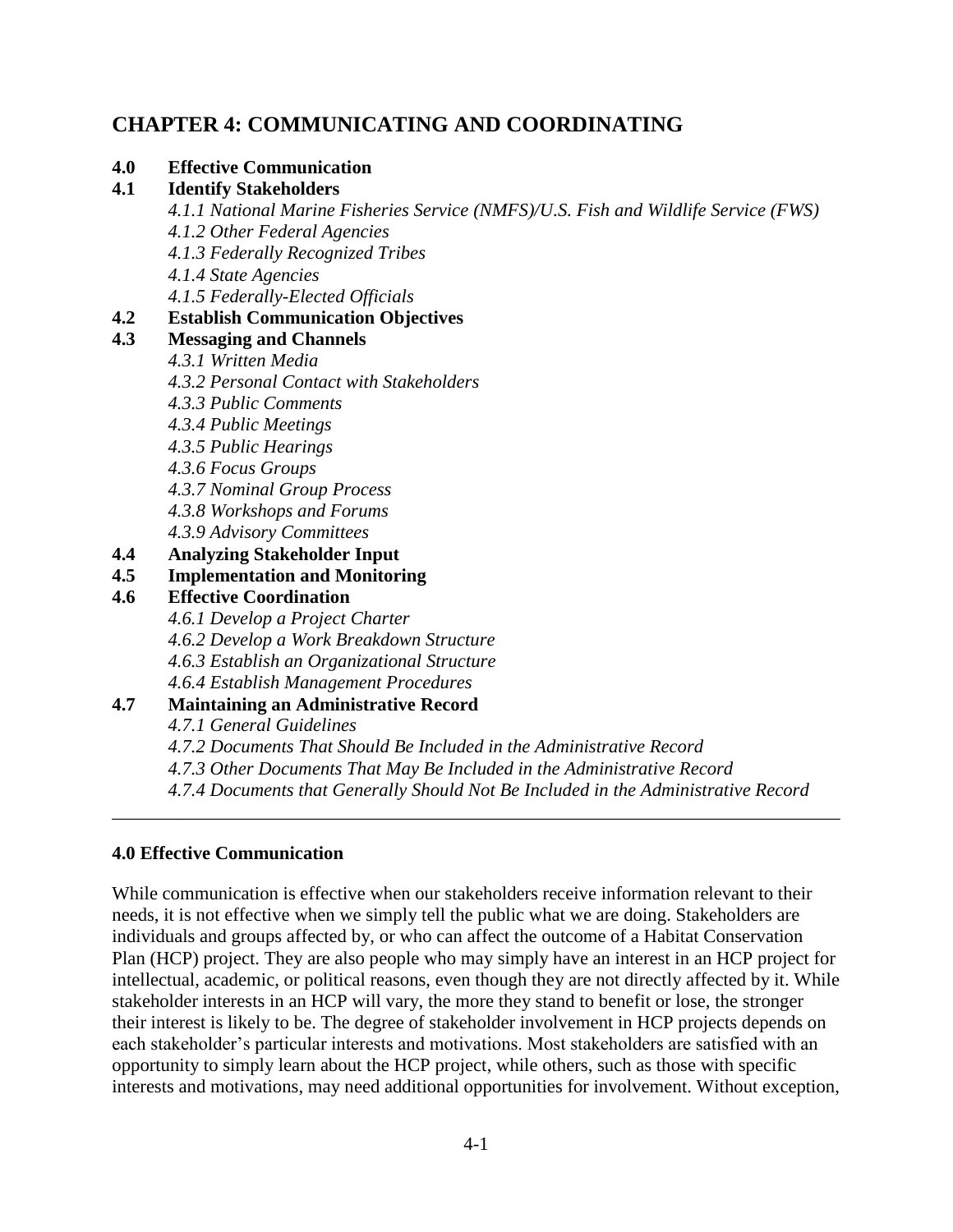facilitating effective and efficient communications with and among stakeholders has important advantages:

- it increases the chance of the HCP being successful. While it's unrealistic to think that everyone is going to support the HCP project, identifying stakeholders and being responsive to their needs will make it more likely that the HCP project will succeed.
- it reduces the chance of being blindsided by issues and concerns you didn't know about. Stakeholder issues and concerns can be aired and resolved before they become timeconsuming (and often embarrassing) stumbling blocks at the 11th hour.
- it creates and bridges social capital for the conservation community at-large. Social capital is the network of acquaintances, friendships, and other social currency that exist in communities, which can be used to facilitate cooperation and relationship building. Bridging social capital creates connections among diverse groups.
- it establishes with stakeholders that we are fair, ethical, and transparent making it more likely stakeholders will support us in other circumstances down-the-road.
- it reduces the number of potentially significant issues and unresolved conflicts that need to be addressed in our National Environmental Act Policy Act (NEPA) documents.

However, before anyone reaches out to stakeholders, it is important that the people involved in an HCP project, particularly the decision makers and those responsible for communicating and coordinating with stakeholders, all agree on how the communication process is going to work. To this end, we have identified a six step communication planning process, a few guidelines and principles, examples, and a variety of tools and techniques which we will maintain in the [HCP](https://www.fws.gov/endangered/what-we-do/hcp-handbook-toolbox.html#Ch4)  [Handbook Toolbox](https://www.fws.gov/endangered/what-we-do/hcp-handbook-toolbox.html#Ch4) to help you facilitate effective and efficient communication among the Services, the applicant, and stakeholders. A point worth mentioning is that not all HCP projects need extensive communication and coordination beyond what is necessary and appropriate between the Services and the applicant. It is the HCP practitioner's job to determine what amount is appropriate for a particular project.

# **4.1 Identify Stakeholders**

It has been said that the key to success in the public sector is satisfying key stakeholders. If we don't know who our stakeholders are, what criteria they use to judge the organization, and how we are performing against those criteria, there is little likelihood that we will know what to do to address the concerns of our stakeholders.

There are a number of ways to identify stakeholders associated with an HCP project. Brainstorm with people inside the Services, confer with other HCP practitioners, and consult with partners and the applicant. Consulting with the applicant is probably the most effective way to identify stakeholders because applicants generally know who their stakeholders are, and what issues and concerns are typically associated with their projects. Whatever technique you choose, think about every possible way that the HCP project might benefit or cause problems for others, both directly and indirectly. Some stakeholders will have an interest in helping carry the HCP project forward, while others may be equally intent on preventing it from happening. It is essential to identify and understand both of these groups.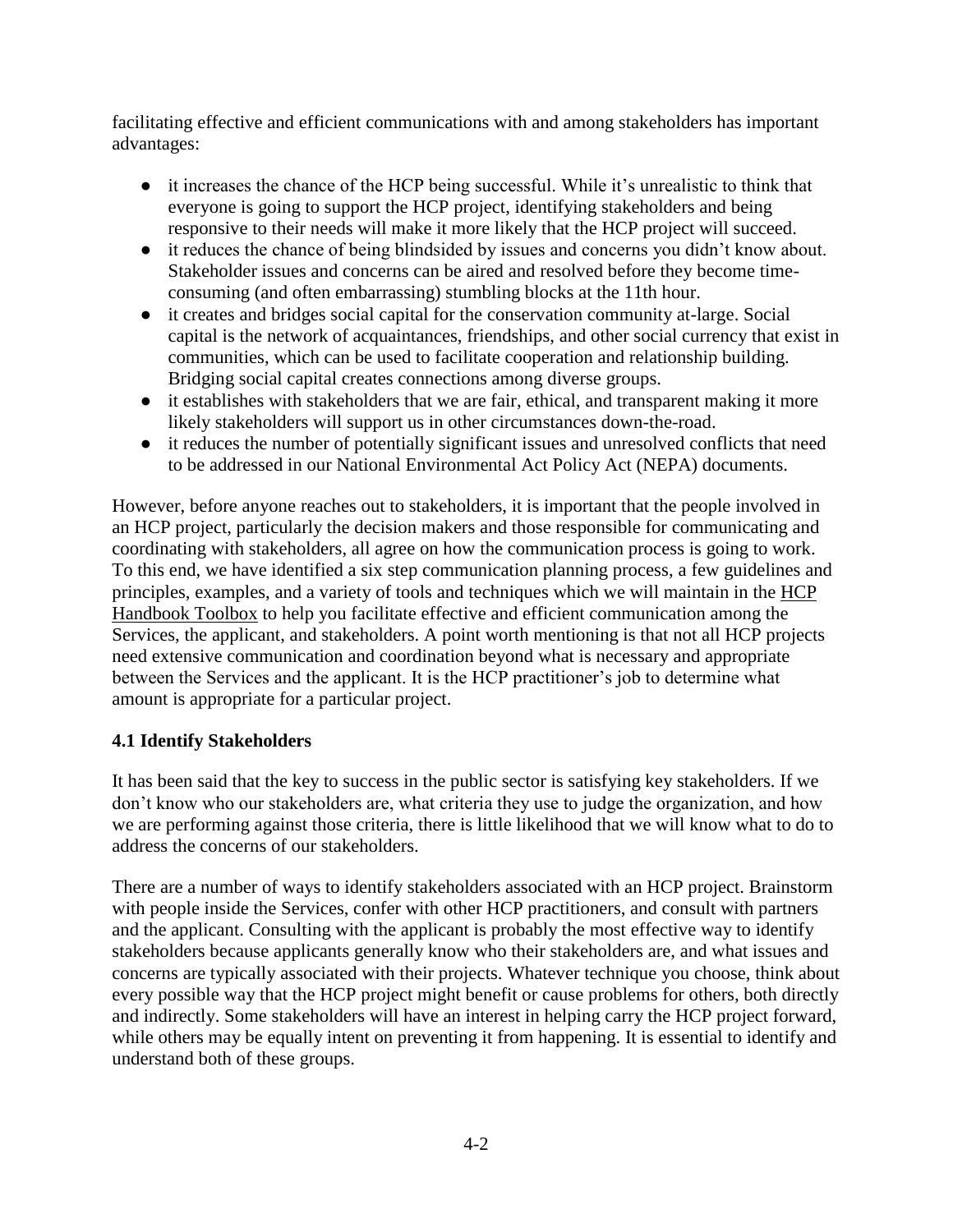It is also important to understand a stakeholder's interests, motivations, and power bases; how they relate to one another; their understanding and attitude toward HCPs, the Endangered Species Act (ESA) and the Services; and their expectation for involvement in the HCP project. For local government led HCPs, and maybe some other large HCPs, landowners, agriculturalists, developers, environmentalists and others are all critical stakeholders. These sectors need to be involved in the process with the applicant from the very beginning, have representation on advisory and steering committees, have input in resolving differences, and generally be part of a discussion. Gifford Pinchot (1947), in describing the philosophies and practices that guided the establishment of many national forests, said "To start with I had to know something about the people, the country, and the trees. And of the three, the first was the most important."

Communicating effectively with stakeholders also requires you to understand yourself. Knowing who or what you represent and how that influences your perspectives is important to acknowledge, especially before you work with stakeholders who represent a different perspective. It is natural to want to share our beliefs or perspectives with others, but in certain contexts you may be mistaken for refuting another's perspective, or at worst being adversarial. It is important to remain objective when listening to others share their concerns. This is not a point in the process to haphazardly try to educate or dispel what you believe to be myths. Operate under the assumption that another person's perception is their reality, whether or not it matches up with what you know. Knowing where there are points of confusion or where misinformation has been spread will help you to target the messaging later in the process when you build the communications strategy. Understanding stakeholders also requires you to be honest with yourself if you are not the appropriate person to gather stakeholder perspectives. In instances where an issue is extremely contentious or there has been a perceived breach of trust between the Services and a stakeholder group, you may need to find a neutral party to help you work through the issue.

There will always be a range of knowledge, interest, and attitudes among stakeholders associated with the HCP project, and communication methods will vary depending on the particular needs and expectations of each stakeholder group. What you learn will influence what you say, how you say it, when you say it, and ultimately, who should be the one to say it. Gaining this type of insight pays enormous dividends for you as a communicator. Take the time to understand stakeholders. The following agencies and people generally have a stake in most of the HCPs.

### *4.1.1 National Marine Fisheries Service (NMFS) and U.S. Fish and Wildlife Service (FWS)*

The Services have an interest to see that any issued incidental take permits work as intended. In addition, we have responsibilities at a landscape and ecosystem scale for other trust resources besides threatened or endangered wildlife. Our incidental take permit actions should be consistent with all of our conservation obligations, so in addition to our role as ESA regulator, we have a role as one of the stakeholders in an HCP.

Section 7(a)(2) of the ESA requires all Federal agencies to ensure that "any action authorized, funded, or carried out by such agency is not likely to jeopardize the continued existence of any endangered species or threatened species or result in the destruction or adverse modification" of designated critical habitat. In the past, some HCP practitioners viewed the section 7 consultation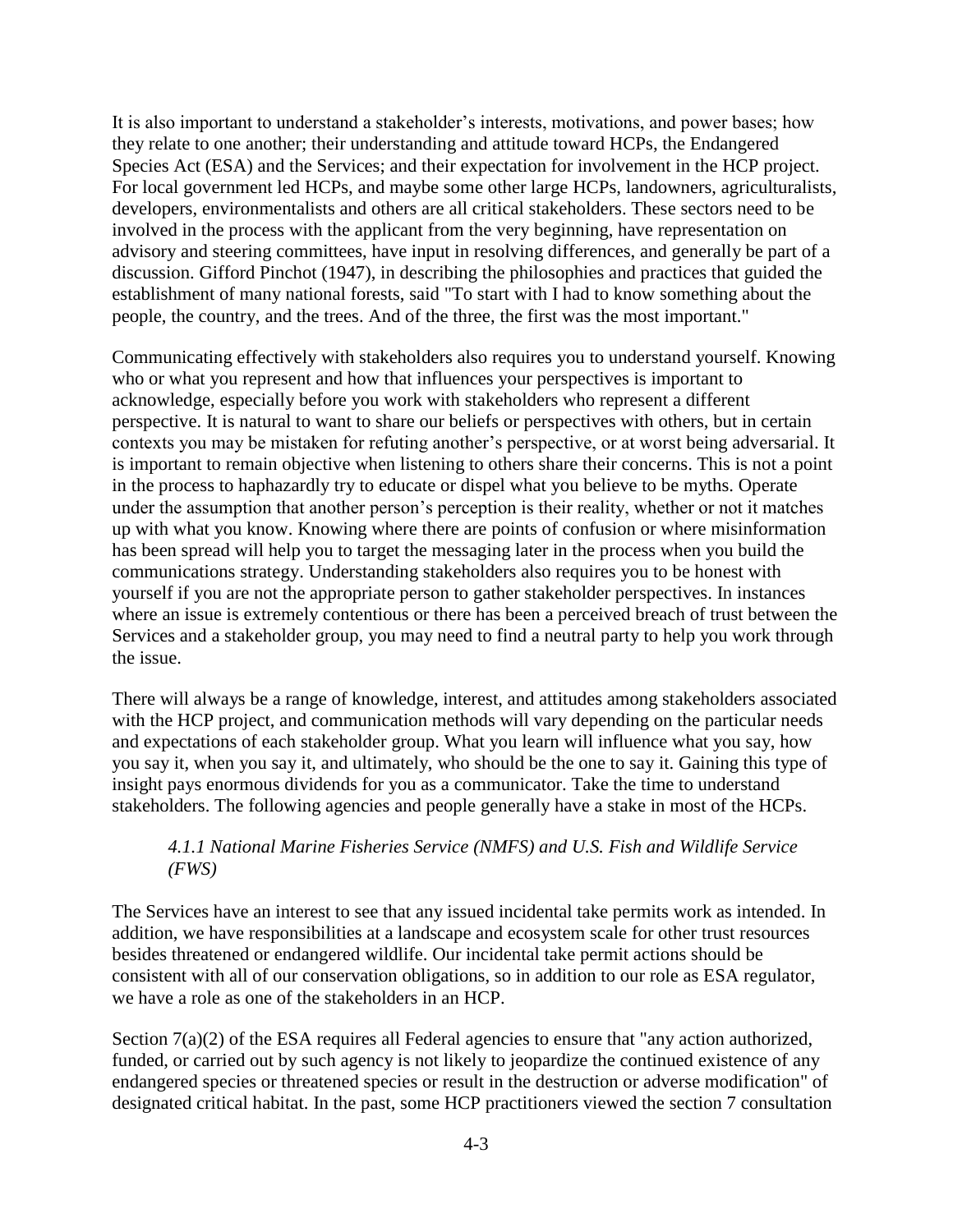for the section  $10(a)(1)(B)$  permit as an independent review process that occurs after the HCP has been prepared. However, this approach often left the permit applicants and the section 7 biologists with no guarantee that the process of meeting the requirements of section  $10(a)(1)(B)$ would result in issuance of the permit, since a section 7 consultation conducted late in the process could result in the discovery of unresolved issues, the return of an inadequate HCP to the applicant, or a jeopardy biological opinion. To avoid this, we will begin integrating the intra-Service section 7 consultation process at the start of the HCP development phase, and to regard them as concurrent and related, not independent and sequential, processes. In procedural terms, this means that considerations of intra-Service section 7 consultation requirements should start at the beginning of the HCP development phase, not during the permit processing phase.

#### *4.1.2 Other Federal Agencies*

During the development stage of an HCP, the Services provide technical assistance and information concerning regulatory and statutory requirements to the applicants to ensure that the application is complete. At the same time, we encourage applicants to invite and include other Federal agencies who can use their existing authorities, expertise, or land in support of the HCP development and implementation process. It is particularly important to encourage the participation of other Federal agencies that may own or manage land either within or near the land that the applicant is proposing that the HCP will cover. For instance, an applicant seeking an incidental take permit for a pipeline right-of-way project that will cross land owned by the National Park Service (NPS) may also need an NPS Special Use Permit (SUP). Issuance of SUP's by the NPS, including specific conservation measures for listed species, may be governed by NPS policy in NPS management plans, related NEPA documents, and prior section 7 consultations with the Services, which is important to understand early in the process. Where applicants have both ESA and Clean Water Act permitting needs, Services staff should work with the Army Corps of Engineers to identify coordination activities that provide efficiencies through concurrent and integrated environmental review/permitting processes.

#### *4.1.3 Federally Recognized Tribes*

How we communicate with federally recognized tribes is governed by specific laws, regulations, Secretarial Orders, and policies. For instance, Department of Interior (DOI) Secretarial Order 3206 (June 5, 1997) on Native Americans and the Endangered Species Act clarifies the responsibilities of Federal agencies for actions taken under the ESA (see [HCP Handbook](https://www.fws.gov/endangered/what-we-do/hcp-handbook-toolbox.html#Ch4)  [Toolbox\)](https://www.fws.gov/endangered/what-we-do/hcp-handbook-toolbox.html#Ch4) that may affect Indian lands, tribal trust resources, or the exercise of American Indian tribal rights. This Secretarial Order requires Federal agencies to make an effort to establish effective government-to-government working relationships with tribes to achieve the common goal of promoting and protecting the health of ecosystems on Indian lands. Thus, whenever the activities under an HCP may impact tribal trust resources, the exercise of tribal rights, or Indian lands, we must consult with, and seek the participation of, the affected Indian tribes to the maximum extent practicable (MEP). This includes providing affected tribes adequate opportunities to participate in data collection, consensus seeking, and associated processes. If a field office does not already have an established working relationship with potentially affected tribes, then the Services must work with the Regional HCP Coordinator and Regional Tribal Liaison to reach out to them. It is important to make every effort to engage potentially affected tribes. Outreach to the tribes can occur simultaneously or right before any of the HCP/NEPA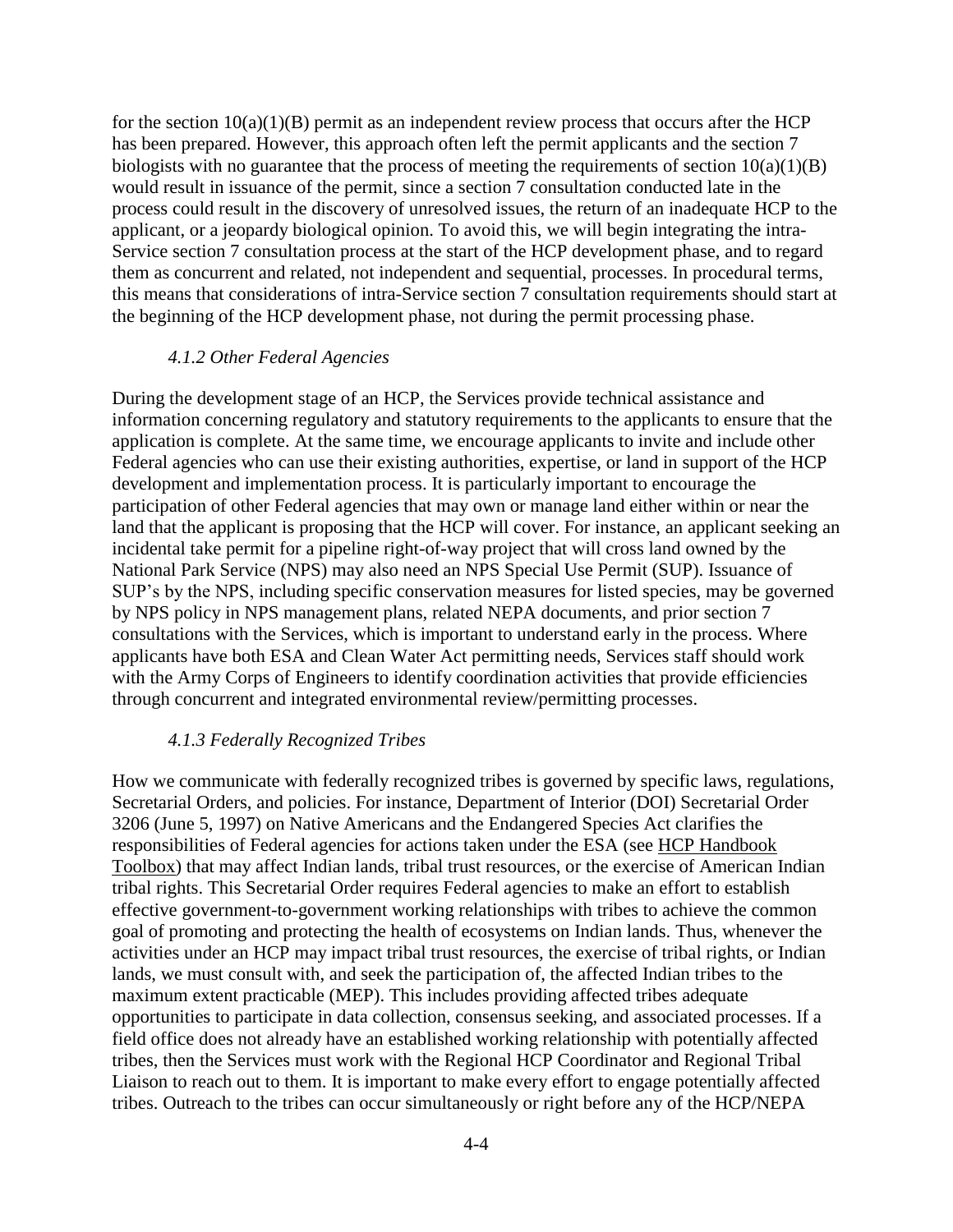public participation processes, but the government-to-government consultation should occur separately from the general public process. Nothing in the Secretarial Order prohibits us from proceeding with HCP and NEPA processes if a tribe does not respond to our outreach when the outreach effort was the maximum extent practicable. See the [HCP Handbook Toolbox](https://www.fws.gov/endangered/what-we-do/hcp-handbook-toolbox.html#Ch4) for more information on Secretarial Order 3206, the [FWS Native](http://www.fws.gov/endangered/what-we-do/tribal-secretarial-order.html) [American Policy,](http://www.fws.gov/endangered/what-we-do/tribal-secretarial-order.html) [the FWS Tribal](http://www.fws.gov/endangered/what-we-do/tribal-secretarial-order.html)  [Consultation Handbook,](http://www.fws.gov/endangered/what-we-do/tribal-secretarial-order.html) the [DOI website on consulting with tribes,](http://www.fws.gov/endangered/what-we-do/tribal-secretarial-order.html) and NOAA Procedures for Government-to-Government Consultation With Federally Recognized Indian Tribes and Alaska Native Corporations.

## *4.1.4 State Agencies*

The need for effectively communicating and coordinating the HCP project with the States is vital. Many federally-listed species are also State-listed species, with similar prohibitions to unlawful take. While many of these States have procedures to authorize take, others do not. For States that have these procedures, some will accept an ESA section 10 HCP in lieu of their own conservation plan requirement. Services HCP practitioners must understand these requirements, and facilitate effective communication and coordination between the applicant and the State.

# *4.1.5 Elected Officials*

Communicating with elected officials is typically dictated by agency protocol at both national and Regional scales, which may change over time or be unique to specific Members of Congress. It is important that you consult with your External Affairs office or other appropriate office early in the process so that you understand proper protocols for communicating with these and other special groups.

**Helpful Hint***:* **To facilitate efficient communications with stakeholders, it is often helpful to organize and group stakeholders by their potential relationship to the HCP project. Consider using the following four groups of stakeholders.**

### **Organize Stakeholders**

**Stakeholder Group 1** - individuals or groups who will be directly affected by the HCP project, either positively or negatively, as a result of issuance of an incidental permit. This category of stakeholders, often called "key stakeholders", are those who can have a positive or negative effect on the HCP project, or who are particularly important within or to the agency. Examples of key stakeholders might be State natural resource agency personnel and special interest groups. Key stakeholders are often connected to large networks, and thus can both reach and sway people far and wide.

*Stakeholder Group 2* - individuals or groups who have a vital interest in what we do and how we perform, have been actively involved in endangered species issues in the past, and may require additional opportunities to participate to fully explore their issues and needs. This category of stakeholders might include certain non-government organizations (NGOs); special interest groups; Federal, State, and locally elected officials; and landowners within the HCP planning area.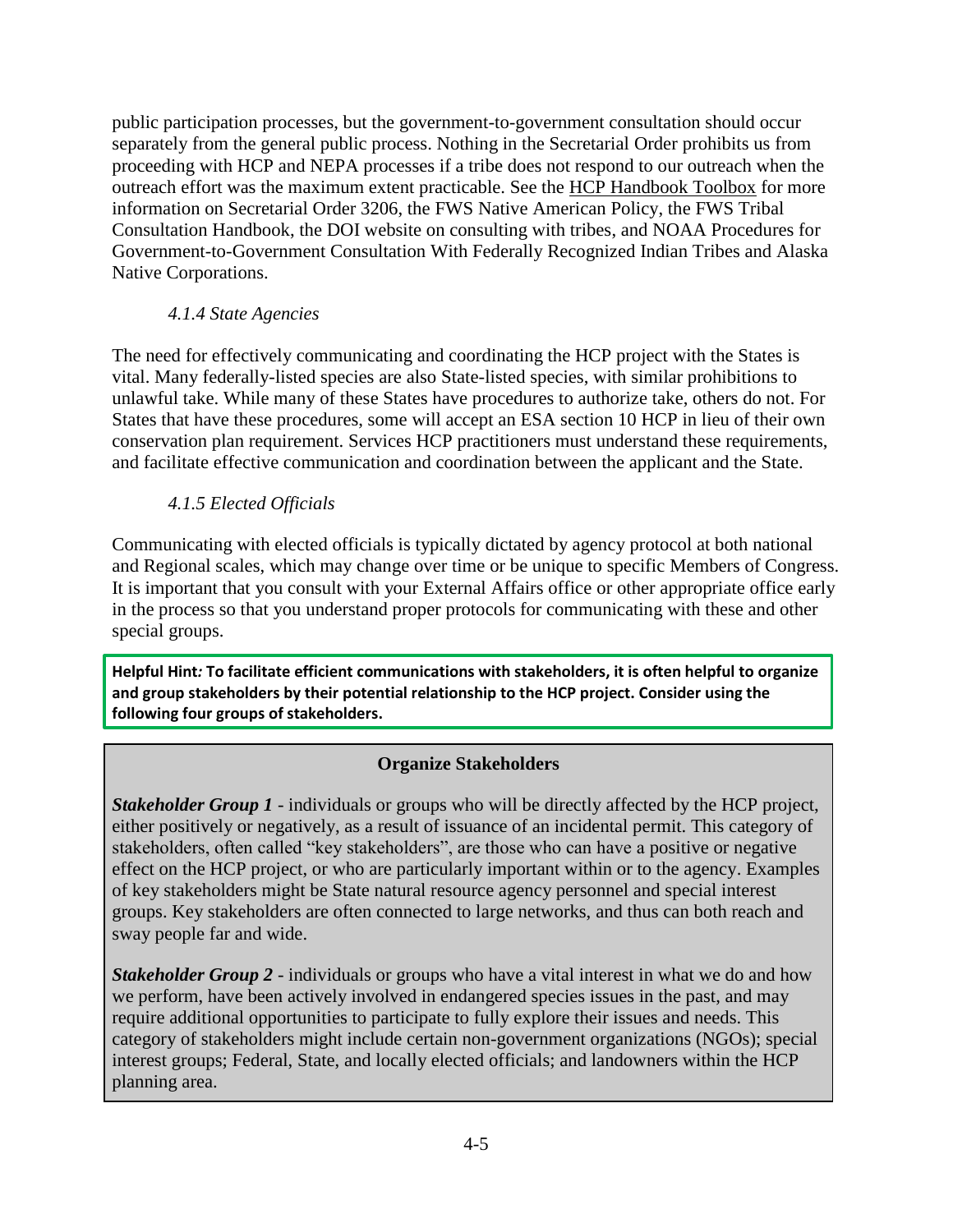*Stakeholder Group 3* - individuals or groups who have an interest in what we do and how we perform, have been involved in conservation issues in the past, and may or may not require additional participation to fully explore their issues and needs. This category of stakeholders might include certain NGOs, print and broadcast media, and landowners near the planning area.

*Stakeholder Group 4*-individuals or groups who are potentially interested in what we do and how we perform, have not been involved in HCP-related issues in the past, and would be generally content with receiving information about the process through mailings, internet notices, or through other more general means.

Although we will provide information regarding the HCP project to all stakeholders, we may need to provide additional opportunities for participation to stakeholders in groups 1 through 3 to ensure that their issues and needs are adequately explored and understood. Generally, stakeholders in category 1 may be part of the planning Team, and they may take an active role, particularly in the development of complex HCPs.

### **4.2 Establish Communication Objectives**

After the stakeholders have been identified and their interests and motivations understood, the next step is to decide on a desired response from each stakeholder or stakeholder group. The ultimate response from most stakeholders is some expression of support for the project and behavior that confirms it. First we need to know where the stakeholders are in terms of their "readiness to express support." Consider the following example.

Assume we are working on an HCP with farmers located in a region rich with caves that support an endangered species. Runoff from livestock farms in the region is getting into the groundwater supply that feeds these caves, which is having an adverse effect on an endangered fish species. There are 50 farms located in this region represented by 250 farmers (stakeholder group) that may be contributing runoff to these caves. One of the FWS's recovery goals for this species is to reach out to farmers in the region to promote the recovery of this endangered species. As one field office biologist asked, "Wouldn't it be wonderful if through this HCP process we could get all the livestock farmers in this region to control their runoff?"

In this example, three types of information are valuable to us before we start developing communication objectives. The first would be gaining some insight into where the livestock farmers are in terms of their awareness of the problem, which is livestock runoff getting into the water supply that feeds the caves that support the endangered species. You can gain some understanding by developing a Communications Spectrum for the stakeholder group. The Communication Spectrum for this stakeholder group would look something like Table 4.2.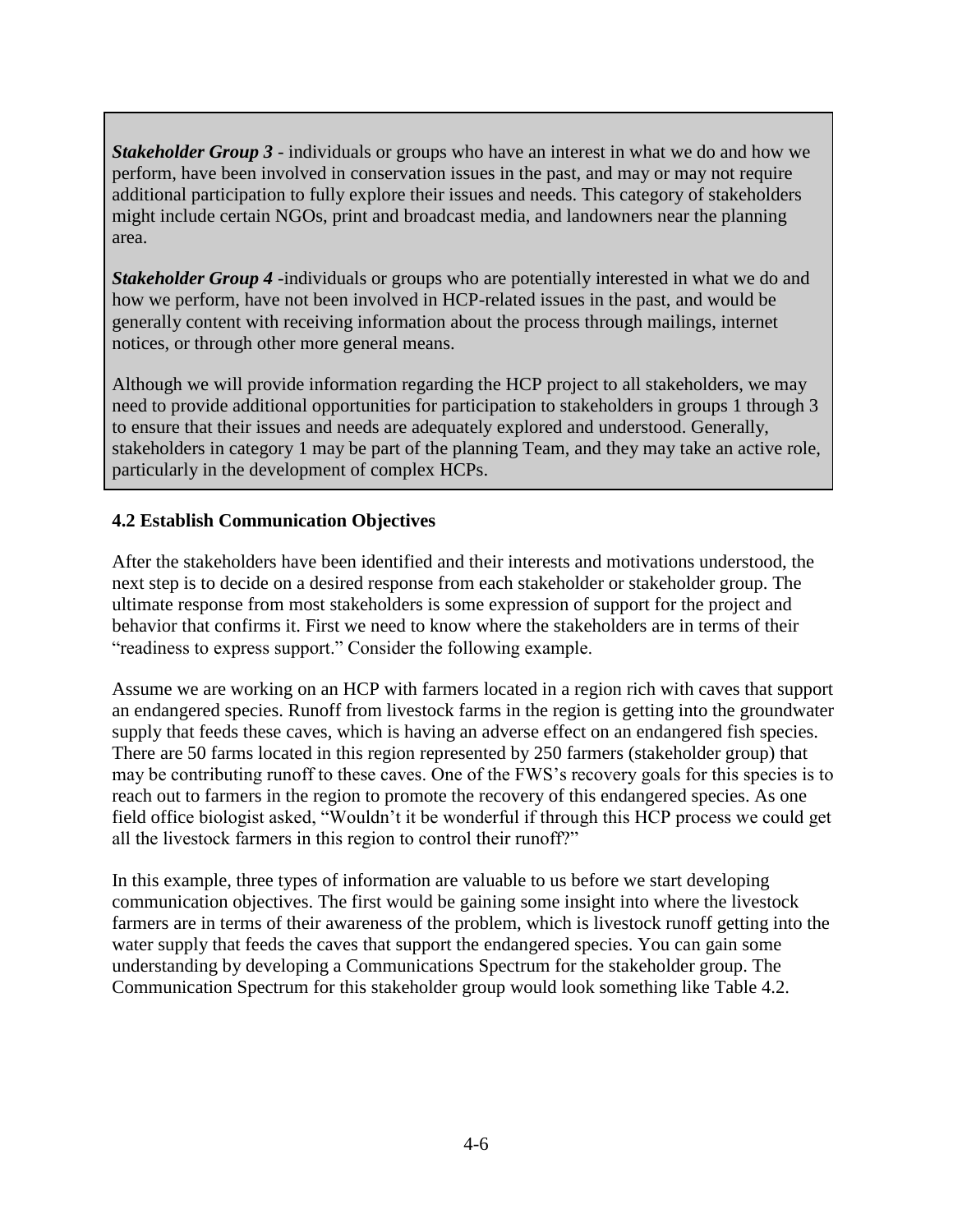| Table 4.2 - Communication Spectrum for Livestock Farmers in the Region |                                                                                                                                                                      |                                                        |  |  |  |
|------------------------------------------------------------------------|----------------------------------------------------------------------------------------------------------------------------------------------------------------------|--------------------------------------------------------|--|--|--|
| <b>LEVEL OF</b><br><b>AWARENESS</b><br><b>SCALE</b>                    | <b>WHAT THAT MEANS</b>                                                                                                                                               | PERCENTAGE OF<br><b>STAKEHOLDERS</b><br>(# OF FARMERS) |  |  |  |
| <b>UNAWARE</b>                                                         | Never heard about the problem.                                                                                                                                       | 40\% (100)                                             |  |  |  |
| <b>AWARE</b>                                                           | Heard about the endangered fish species, but<br>nothing else.                                                                                                        | 25% (62)                                               |  |  |  |
| <b>COMPREHENSION</b>                                                   | Heard about the endangered fish species and<br>problems associated with runoff, but not<br>convinced runoff from livestock farms is the<br>problem.                  | 20% (50)                                               |  |  |  |
| <b>CONVICTION</b>                                                      | Heard about the endangered fish species and<br>are convinced runoff is a problem, but<br>currently not taking action aimed at<br>eliminating runoff from their farm. | 10% (25)                                               |  |  |  |
| <b>ACTION</b>                                                          | Fully understand the problem, support<br>efforts to conserve the endangered fish<br>species, and are taking action to eliminate<br>runoff from their farm.           | 5% (13)                                                |  |  |  |

The second piece of information that is valuable is to gauge the stakeholders familiarity with the agency; if you meet the stakeholders, one option is to ask them to circle the appropriate number on a Familiarity Scale (Figure 4.2a).

#### **Figure 4.2a – Familiarity Scale**

|  |  |  | Never heard of Heard of only Know a little bit Know a fair amount Know very well |  |  |
|--|--|--|----------------------------------------------------------------------------------|--|--|

If most of the stakeholders circle the first two or three categories, our task will be to build greater awareness of the Services. However, if most stakeholders said they were familiar with the Services, stakeholders should be asked how they feel about the agency, using a Favorability Scale (Figure 4.2b), which is the third piece of information.

#### **Figure 4.2b – Favorability Scale**

| Very unfavorable<br>Favorable | Unfavorable | <b>Indifferent</b> | Favorable | √erv |  |
|-------------------------------|-------------|--------------------|-----------|------|--|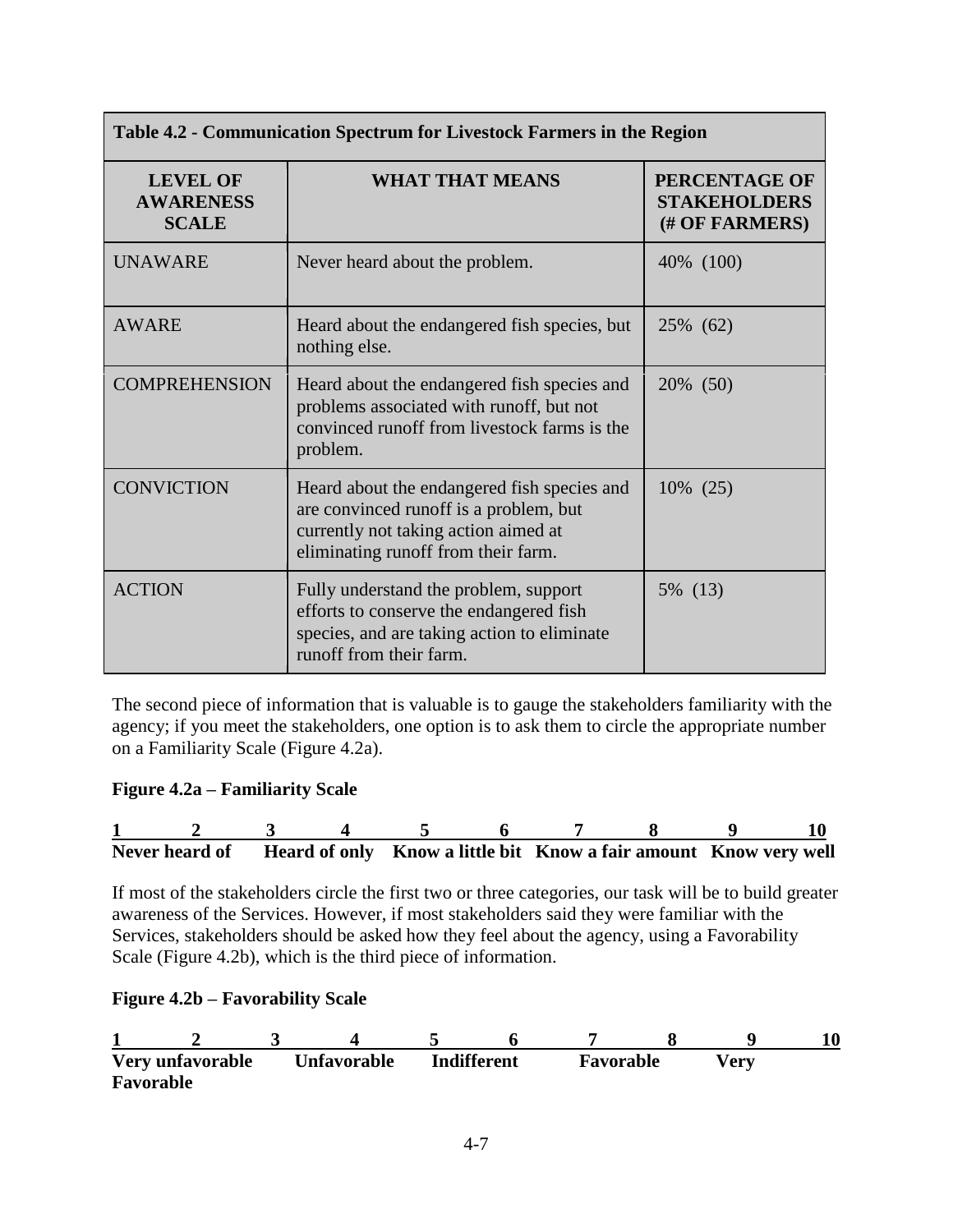If most respondents check the first two or three categories, the Services will need to overcome a negative image problem, or pass off the role of communicator to another entity. The three scales would then be combined to develop insight into the breadth of the communication challenge.

The next step is to decide on a desired response from this stakeholder group. The ultimate response is gaining the support of all livestock farmers in the region to control runoff from their farms (i.e., to take some form of action conducive to the problem). However, from the Communications Spectrum we know that 100 of the livestock farmers in the region may be unaware that runoff from livestock farms is having an adverse effect on endangered species, while 50 others may recognize the problem, but are not convinced they need to do something about it. In this case, we develop communication objectives to: (1) inform those farmers who are unaware that a problem exists, and (2) motivate those farmers that are aware of the problem, but who are not yet taking action to control runoff from their farming operations. Communication objectives for this example might look something like this:

### **Examples of Communication Objectives**

- 1. Within 6 months, 100 percent of the livestock farmers in the karst recharge area will recognize runoff from livestock farms as a serious problem facing the endangered fish species.
- 2. Within 1 year, 50 percent of the livestock farmers in the karst recharge area will be able to identify at least one conservation program that addresses runoff from livestock farms (i.e., a program that provides technical/financial assistance to farmers).

In the example above, we describe a planning and organizational approach aimed at potentially moving a stakeholder group from their present state of readiness to act to a higher state of readiness to act (i.e., unaware of the problem  $\rightarrow$  aware of the problem  $\rightarrow$  comprehend the problem  $\rightarrow$  conviction  $\rightarrow$  action). However, before you carry out the process, it is critically important that you properly "set-the-stage" with the stakeholder group so you don't end up at the 11th hour with a project held up because of disgruntled stakeholders.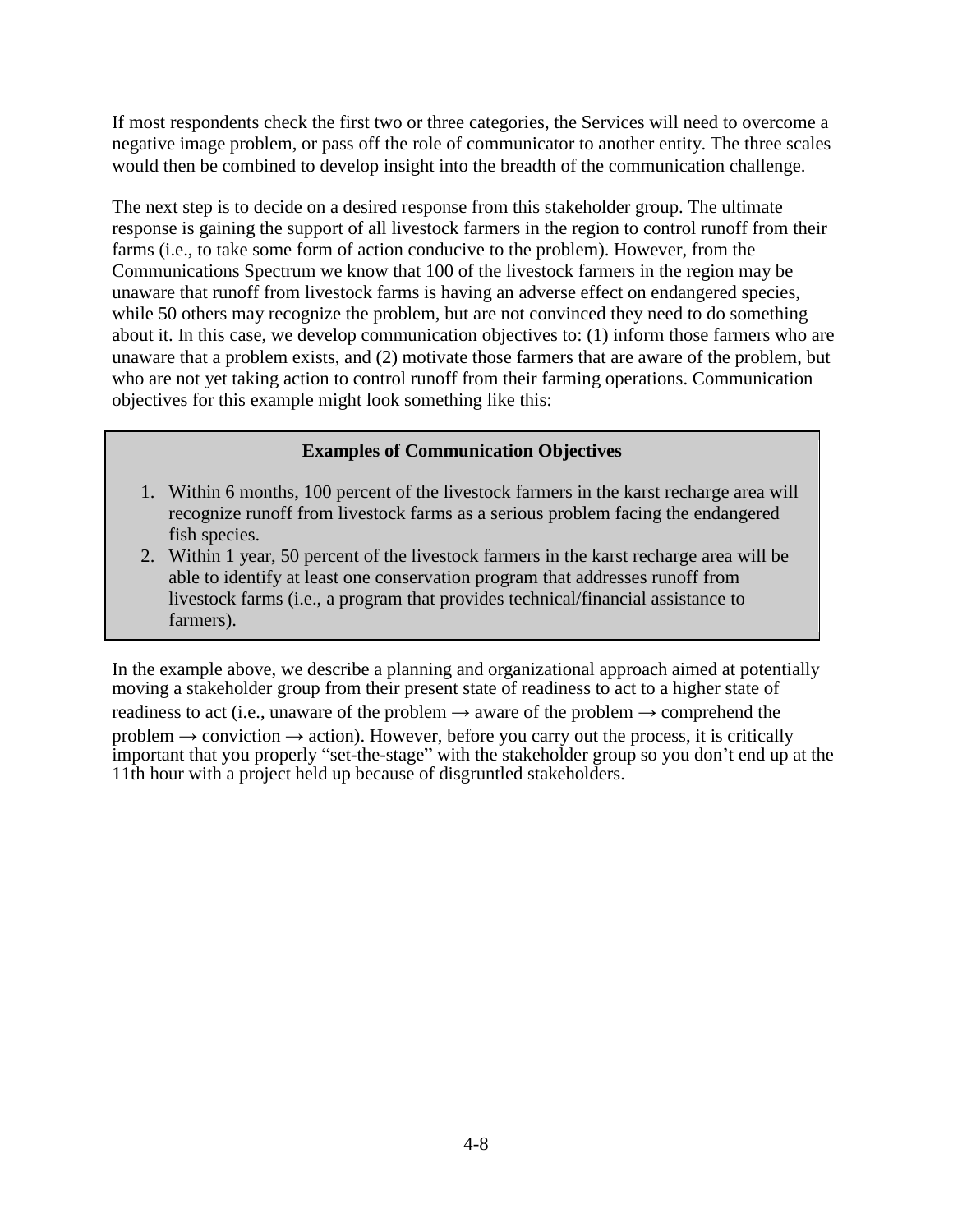# **Setting the Stage**

Bleiker et. al. (2000) said there are four key principles or "life savers" essential to building support for organizations and their actions. According to Bleiker "whatever you say, whatever you write, whatever you do, make sure that your public understands these four points:"

1. Establish that there is a problem or opportunity, one that must be addressed.

Rationale: Few people will support, accept, or even be interested in something that they do not perceive as a problem or issue. Our communication must consistently and clearly show that there are important issues that must be addressed here and now.

2. Establish that it's our obligation to tackle the problem or opportunity.

Rationale: People tend to resist solutions or plans that have solutions to issues of importance to them if they feel the individuals or organizations proposing the solutions have no responsibility or obligation for tackling the problem. We must clearly demonstrate that the Service is dealing with issues for which it has an obligation to address. We must establish that, given our mission, if we did not address this problem or opportunity, we would be irresponsible and not be performing the duties of our jobs.

3. Establish that your approach is reasonable, sensible, and responsible.

Rationale: People do not support ideas that do not strike them as sensible. We must ensure that our activities and decisions consider all relevant information, are based on sound science, and result in sound management decisions that balance conflicting uses in an appropriate manner.

4. Demonstrate that you listen and care.

Rationale: Nobody likes to say something and be ignored. We must be open to all input and consider that input on its merits. If someone has presented an idea to the Services that cannot be implemented for some reason, we must provide a prompt, clear response as to why we could not use the idea. Where feelings run high, we must demonstrate that we do care about what others think and we must acknowledge the diverse input.

By incorporating these four principles into our communications, the Services will have a much better chance of achieving informed consent among its stakeholders.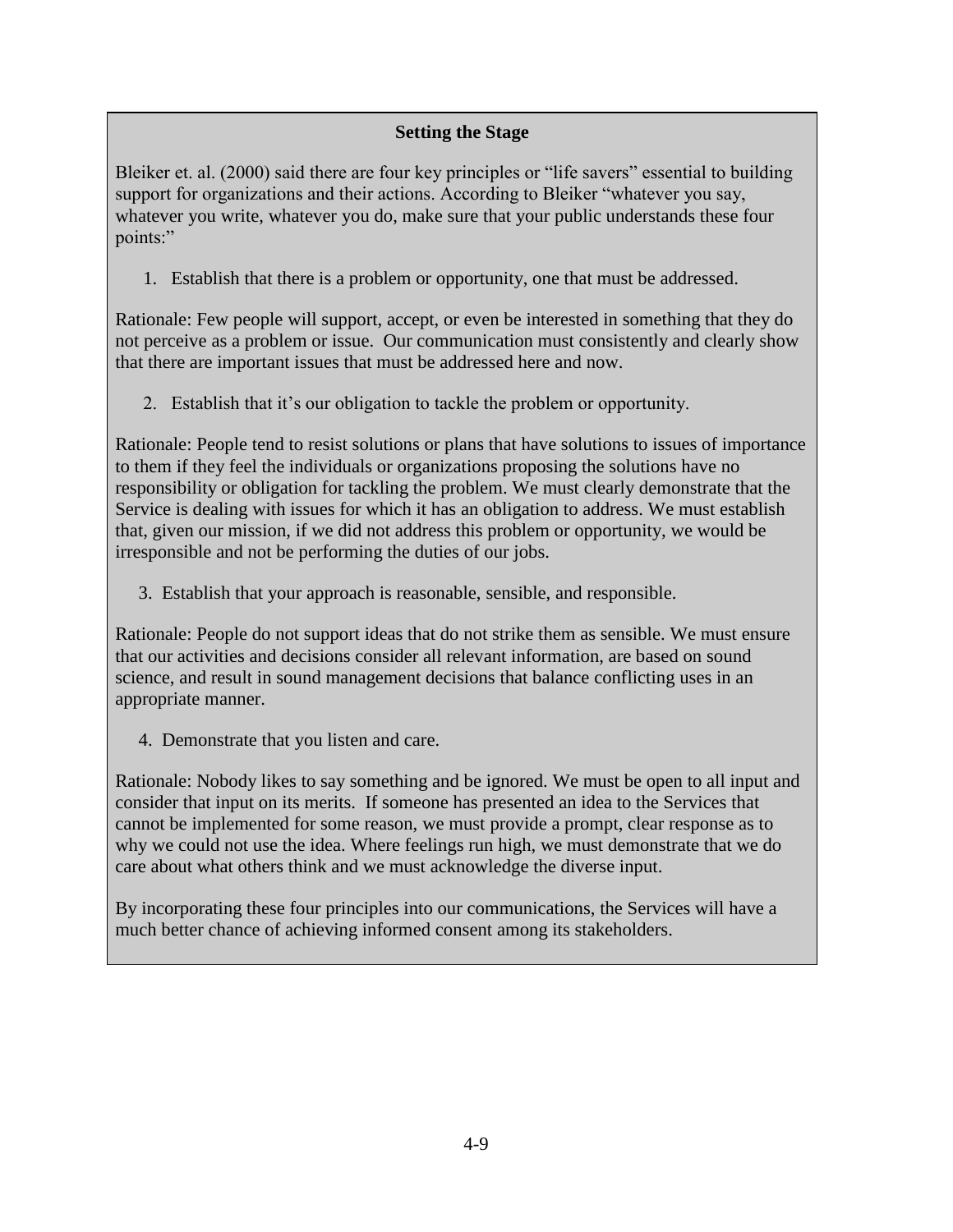Communication objectives that incorporate these principles might look something like this:

**Examples of Communication Objectives Incorporating the Principles of "Setting the Stage"**

- Within 6 months, 100 percent of livestock farmers in the region will understand that there is an important natural resource issue that needs to be addressed through planning.
- Within 1-year, 90 percent of livestock farmers in the region will understand that it is the responsibility of the Service to protect threatened and endangered species (i.e., it is our duty to tackle this issue).
- Within 2-years, 80 percent of livestock farmers in the region will feel that the HCP process is open and fair, and they will be satisfied with the opportunities for public involvement (i.e., our approach is reasonable, sensible, responsible).
- At the conclusion of the HCP process, 80 percent of livestock farmers in the region will feel that the Service listened to their issues and was responsive to their concerns (we listened and we care).

# **4.3 Messaging and Channels**

Once we have identified the stakeholders, gained some prior knowledge about them, and decided on a desired stakeholder response, the next step is to develop messages. Messaging requires solving four problems, which means deciding on:

- 1. *Message Content* (what to say),
- 2. *Message Structure* (how to say it logically),
- 3. *Message Format* (how to say it symbolically), and
- 4. *Message Source* (who should say it).

It is important to state up-front that communicators must come to agreement on what needs to be said before any time and money is spent on how best to say it and through which channels. What can you say to farmers in the region that will move them from their present state of readiness-toact to a higher state of readiness-to-act (i.e., unaware  $\rightarrow$  aware  $\rightarrow$  comprehension  $\rightarrow$  conviction  $\rightarrow$  action)?

To get at this question, brainstorm with people who have prior knowledge and experience with the stakeholder group. Think about what the stakeholder group needs to know and how they might be able to change their actions in simple ways to address the problem. Understand what motivates them. The more closely you tie the message to a message that resonates within the stakeholder group, the more likely you are to achieve the desired outcome. Be clear about what you want the stakeholder group to do, and make sure they have tools to do what you're asking.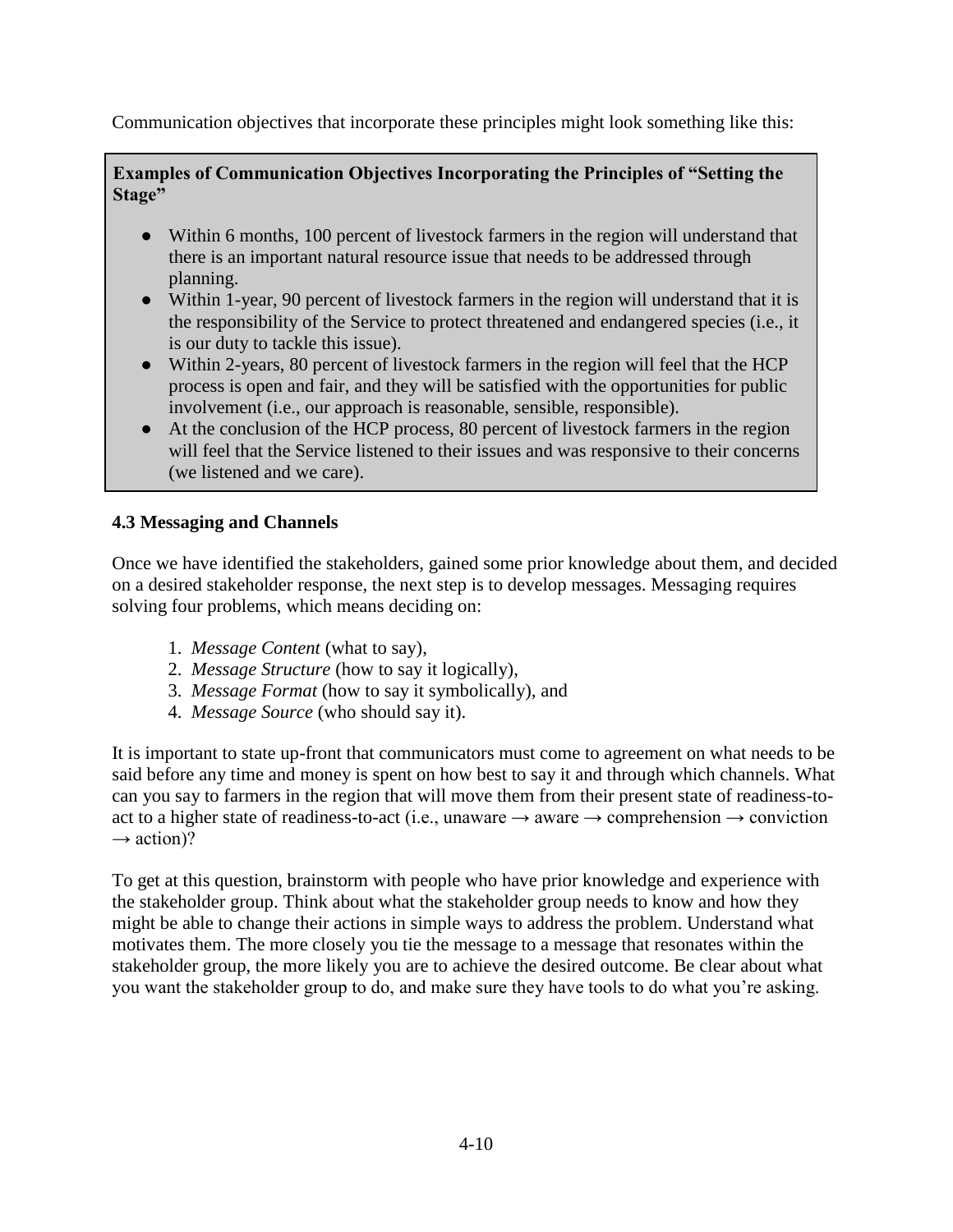Ask:

- why have they not taken action on this issue in the past?
- what are potential barriers and benefits that the stakeholder group may associate with the action?

Understanding these questions and concepts will help you frame the messages in more appropriate ways. Our goal in communicating with others is to share and obtain information in a clear and concise manner.

**Helpful Hint: Keeping the following "rules of the road" in mind will help us accomplish this goal.**

# **Rules of the Road**

- promptly respond to misinformation about the HCP project or the agency.
- communicate sensitive information promptly.
- Treat everyone with respect and all concerns as legitimate.
- Consider the merits of all issues.
- Be available for all who have something to say or need information.
- When we don't know, admit it. Explain that we will work hard to find the information.
- Help all interested parties understand who we are, what we do, and why we do it.

After you decide what needs to be said to whom, the next step is to identify the channels most appropriate for communicating with stakeholders. The channels we list below span a continuum from simply providing information to stakeholders to  $\rightarrow$  soliciting information from stakeholders

to  $\rightarrow$  facilitating shared decision making with stakeholders. For most HCP projects, you can identify appropriate communication channels by simply asking stakeholders what will work best for them. For large or complex HCP projects, commercial databases that contain demographic and lifestyle data, along with media preferences for consumers, are available.

# *4.3.1 Written Media*

Written media includes newsletters, brochures, newspa-per and magazine articles, displays in public places, Websites, etc. These methods provide for a one-way flow of information from the agency (or applicant) to the stakeholders and they are usually designed to garner support for agency actions or simply provide information on issues of importance. There are a variety of commercial tools to help you match your stakeholders with the most appropriate channels and written mediums. Factors to consider when selecting a medium include the amount of time the message will take to reach the stakeholder, cost, and whether or not it conforms with your confidentiality need.

# *4.3.2 Personal Contact with Stakeholders*

Personal contact with stakeholders usually involves Services personnel talking informally with key stakeholders. Through these discussions we can gain a sense of the issues or concerns around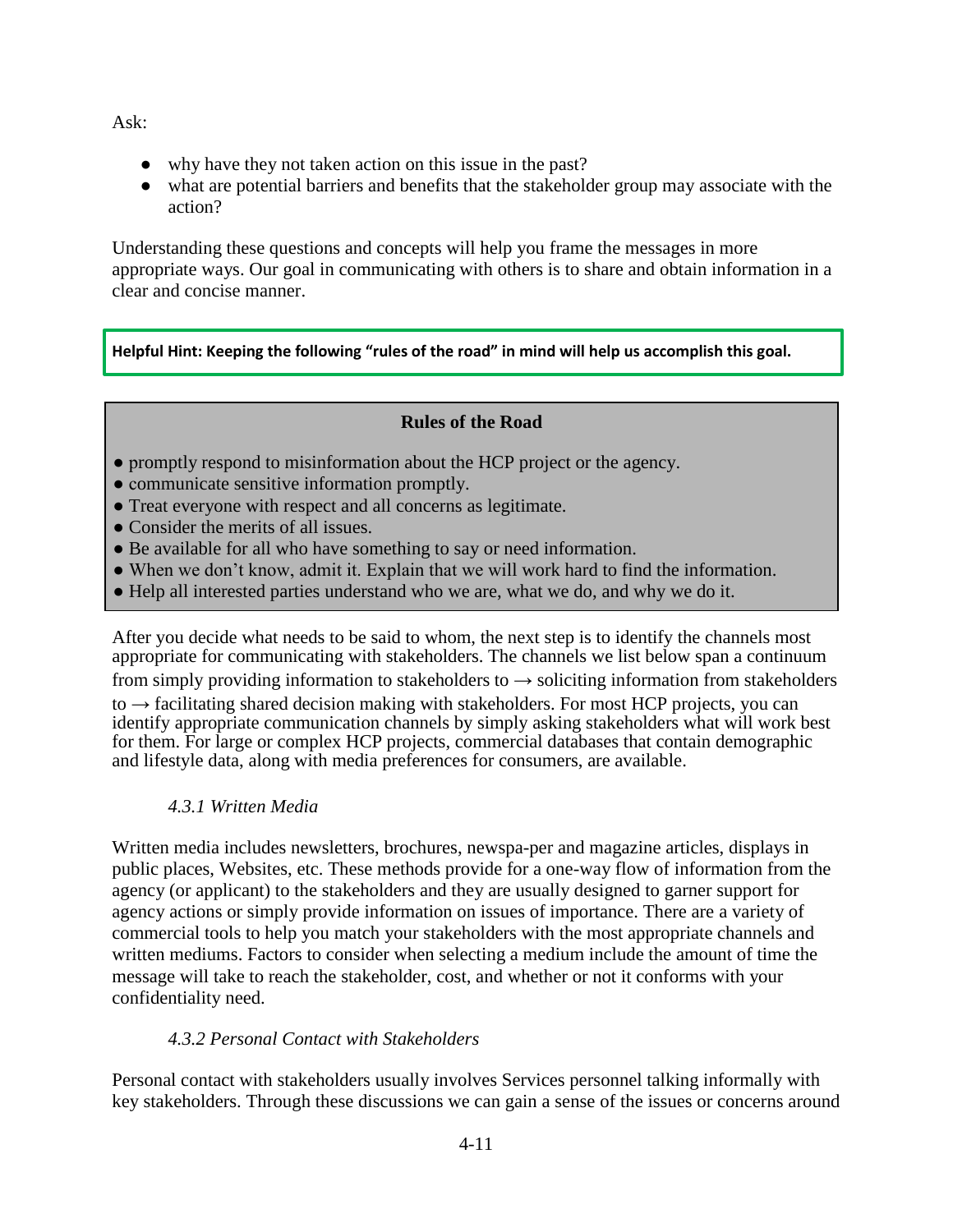a proposed Federal action. Important considerations when you interact personally are to keep a contact log of the conservations you have with stakeholders and always be aware that the conversation could be recorded and released to the public.

# *4.3.3 Public Comments*

We receive public comments on Services actions, typically solicited through the *Federal Register* (through Notices of Intent and Notices of Availability) as letters, telephone calls, and increasingly through electronic media (e-mail, regulations.gov, etc.). Solicited and unsolicited public comments are a major source of information an agency receives. However, public comments do not allow for discussion among participants or between participants and our personnel.

# *4.3.4 Public Meetings*

Public meetings are forums in which our staff can present information to interested stakeholders. Many public meetings, such as "open house" type public meetings, are designed to encourage discussion and feedback. Public meetings can be very effective and useful for conveying information, educating the interested public, and identifying interested parties. They often allow for discussion between agency staff and the public in a one-on-one or small group setting which can be more congenial and usually allows for a greater exchange of ideas than a public hearing format.

# *4.3.5 Public Hearings*

Public hearings are a common method for soliciting stakeholder input on agency actions. Hearings provide all or selected participants an opportunity to present their opinions on an issue, usually in a formal manner in an allotted amount of time (often 2-5 minutes each). The information is recorded and becomes part of the public record. Laws and agency regulations often mandate public hearings. The major criticism of public hearings is that they provide little opportunity for discussion and feedback among participants and between participants and agency representatives.

# *4.3.6 Focus Groups*

Focus groups are a structured method for collecting stakeholder opinions. They are facilitated discussions on specific issues. Participants are often invited because they are either subject matter experts or because they represent or understand certain viewpoints. Discussions are guided by a set of predetermined questions. There is limited opportunity for feedback between the agency and participants, but substantial opportunity for discussion among participants.

# *4.3.7 Nominal Group Process*

A nominal group process is another structured technique for gathering stakeholder feedback. It involves asking small groups of participants (usually 6-10) to brainstorm on a specific question or series of questions. Responses are then discussed and ranked. The nominal group process allows for some feedback between the agency and participants, particularly as it allows the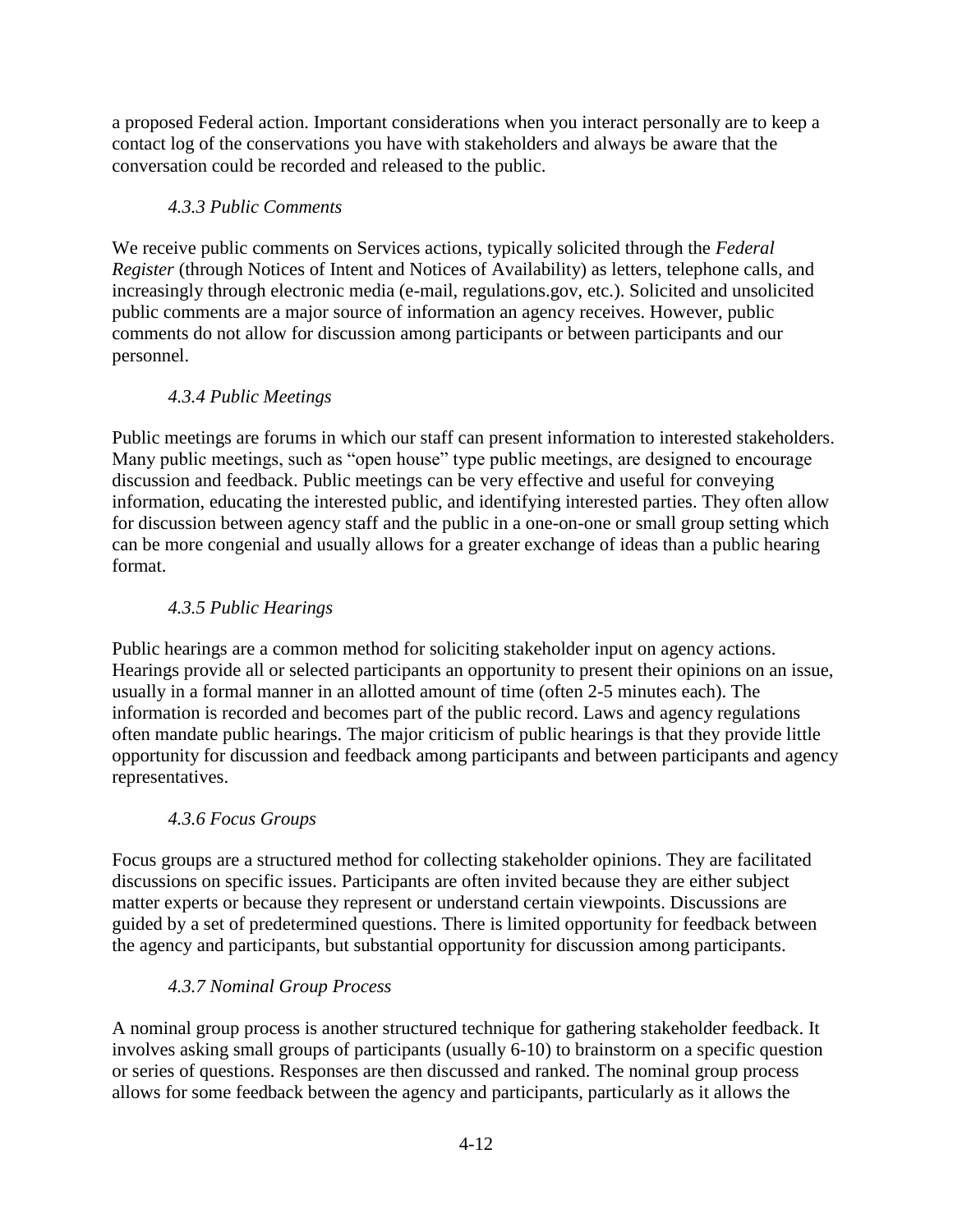agency to respond immediately to individual concerns. It also provides for considerable discussion among participants.

# *4.3.8 Workshops and Forums*

Workshops and forums provide an opportunity for discussion and feedback. They can be used to identify and dis-cuss important issues, and help participants arrive at agreements. They generally last longer than other meeting types, from a half-day to several days. Two important criterions for workshop success is having the right mix of participants that represent the stakeholders you are trying to reach and having an experienced facilitator.

# *4.3.9 Advisory Committees*

There are two types of advisory com-mittees that are often used in HCP projects. They are: (1) citizen advisory committees and (2) technical advisory committees. Citizen advisory committees involve citizens who are called together to represent the views of the wider public. Technical advisory committees are committees typically comprised of experts from outside the or-ganization who bring technical or scientific expertise to the HCP project (e.g., forestry practices, economics, statistics, etc.). Both forms provide an opportunity for interaction between the participants and the Services. Members in both types of committees also expect to have their input included in the decision-making process. Important considerations for advisory committees include:

- who establishes them (i.e., applicant, Services, others),
- who the stakeholders are,
- how their representatives are chosen,
- who facilitates the committee,
- what technical skills are needed, and
- what the specific role of the committee will have in the HCP project.

Note: The Federal Advisory Committee Act (FACA) governs the establishment of and procedures for committees that provide advice to the Federal Government when at least one member of the committee will be from outside of a government agency (Federal, State, or local). FACA's statutory triggers do not exist where a permit applicant or project proponent meets with agency staff members concerning a proposal, nor is it applicable to a contractor or consultant hired by a Federal agency. It is also important to understand that FACA's requirements apply when the agency establishes, manages, or controls a group in order to obtain group advice (as opposed to when you are seeking advice from individuals). In other words, we may consult with groups, so long as we only seek individual advice. FACA risks increase if these consultations become repeated and appear like we are seeking group advice. For more information on the requirements of the FACA, consult the General Services Administration's Committee Management Secretariat at or consult your legal counsel.

# **4.4 Analyzing Stakeholder Input**

Much of what has been discussed in this chapter has focused on facilitating effective communication with stakeholders. What we do with all the information we receive is just as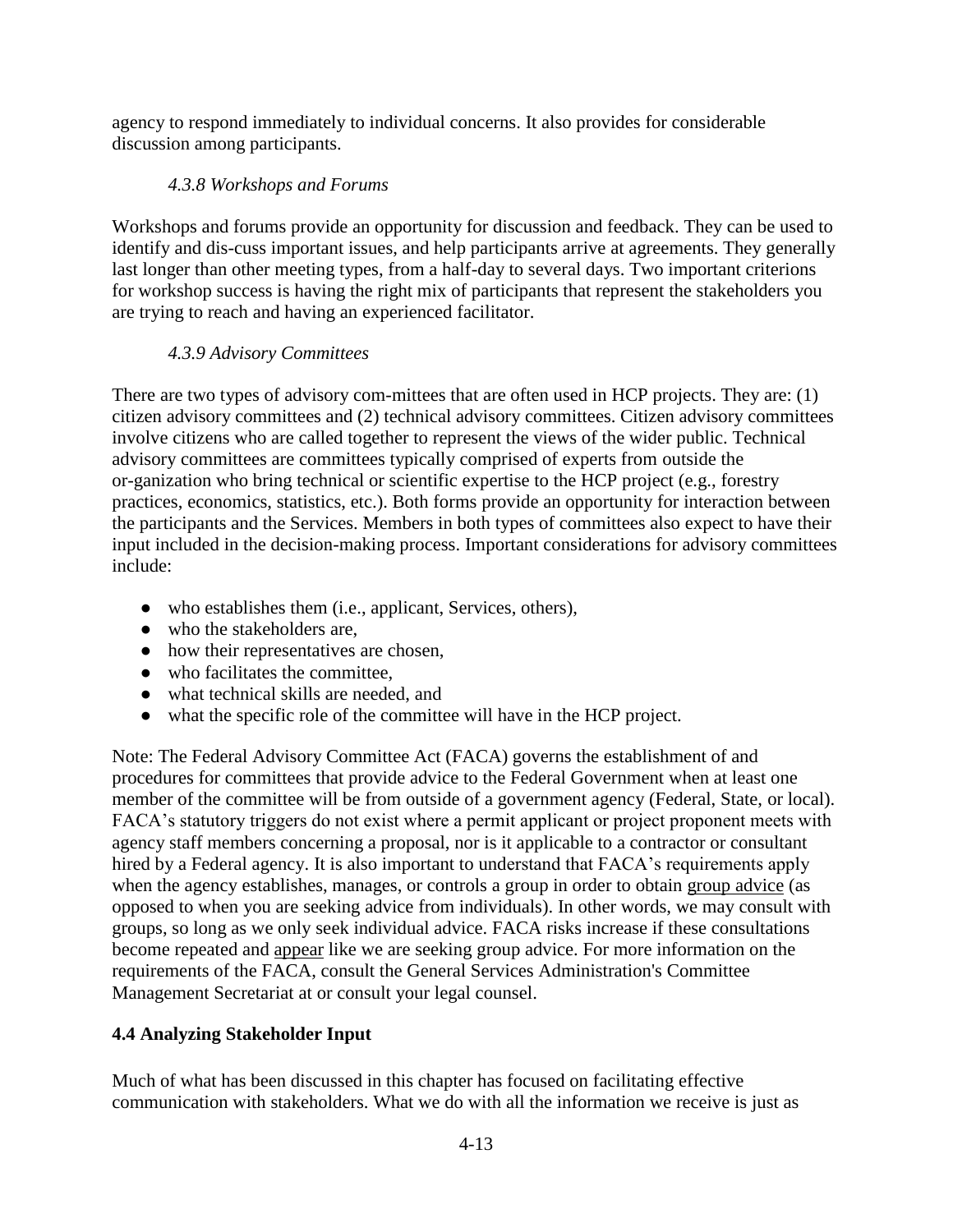important. One effective tool for analyzing and understanding qualitative information is "content analysis." Content analysis involves determining the meaning, purpose, or effect of any type of communication, such as literature, newspapers, or broadcasts, by studying and evaluating the details, innuendoes, and implications of the content. It helps you see where there are echoes (i.e., the same thing being said from different people or groups), saturation (i.e., no matter how much more data you collect you receive no new information/perspectives), discordance (i.e., groups are saying different or opposite things) and lone truth tellers (i.e., a topic is only mentioned once or a few times, but it is provocative because it reframes the issue in a new or different way that may be important to recognize). This analysis is important when building a stakeholder communication plan, especially when developing targeted messaging, because it links back to the story in which the stakeholder groups believe.

#### **4.5 Implementation and Monitoring Communications**

With the vast number of communication channels and messages available for reaching stakeholders, it is imperative that we manage and coordinate the communication process effectively. Mis-managed communications lead to ill-timed messages and missed opportunities, messages that lack consistency and create confusion among stakeholders, or messages that are not cost-effective and burn up the communication budget. For instance, for HCP projects involving an Environmental Assessment (EA) or Environmental Impact Statement (EIS), it is important to be precise about the underlying Federal action. For some projects, there has been considerable confusion over what the actual "scope" of a Federal action was in response to an incidental take permit application. Misunderstanding the scope often leads to an overstatement of impacts, potentially foregoing the use of our categorical exclusions or "mitigated EAs," and encumbering applicants and the Services with unwarranted, costly, and time-consuming EIS's.

A basic tenet underlying incidental take permit applications is that the Services are not authorizing the applicant's activities that are causing the take. Instead, the Services are authorizing the incidental take that results from the applicant's covered activities. However, stakeholders often do not understand this concept, at least initially, so we find ourselves spending weeks or months responding to issues and concerns that are associated with an applicant's project for which the Services have no control over via our ESA authority. For these issues and concerns, we must clearly and consistently distinguish between our proposed action (i.e., issuance of an ESA incidental take permit for the purpose of authorizing incidental take for covered activities within the context of an HCP) and the specific activities of the applicant. We must never defend or express our opinion on the advisability or appropriateness of the applicant's otherwise lawful activities except as they relate to impacts to resources over which the Services have responsibility. However, depending on the level of controversy, we may want to ask the applicant to address these issues or concerns.

To ensure that we are communicating effectively, we must periodically check our progress and effectiveness in implementing the communication plan. If we are not communicating in a manner that meets the needs of the stakeholders, we must consider how we can modify our approach to be more effective. Effective communication is a measure of how well we are communicating, to a defined audience, information and a frame-of-mind that ultimately stimulates action (or inaction). We must consider how our communication is working both internally and externally.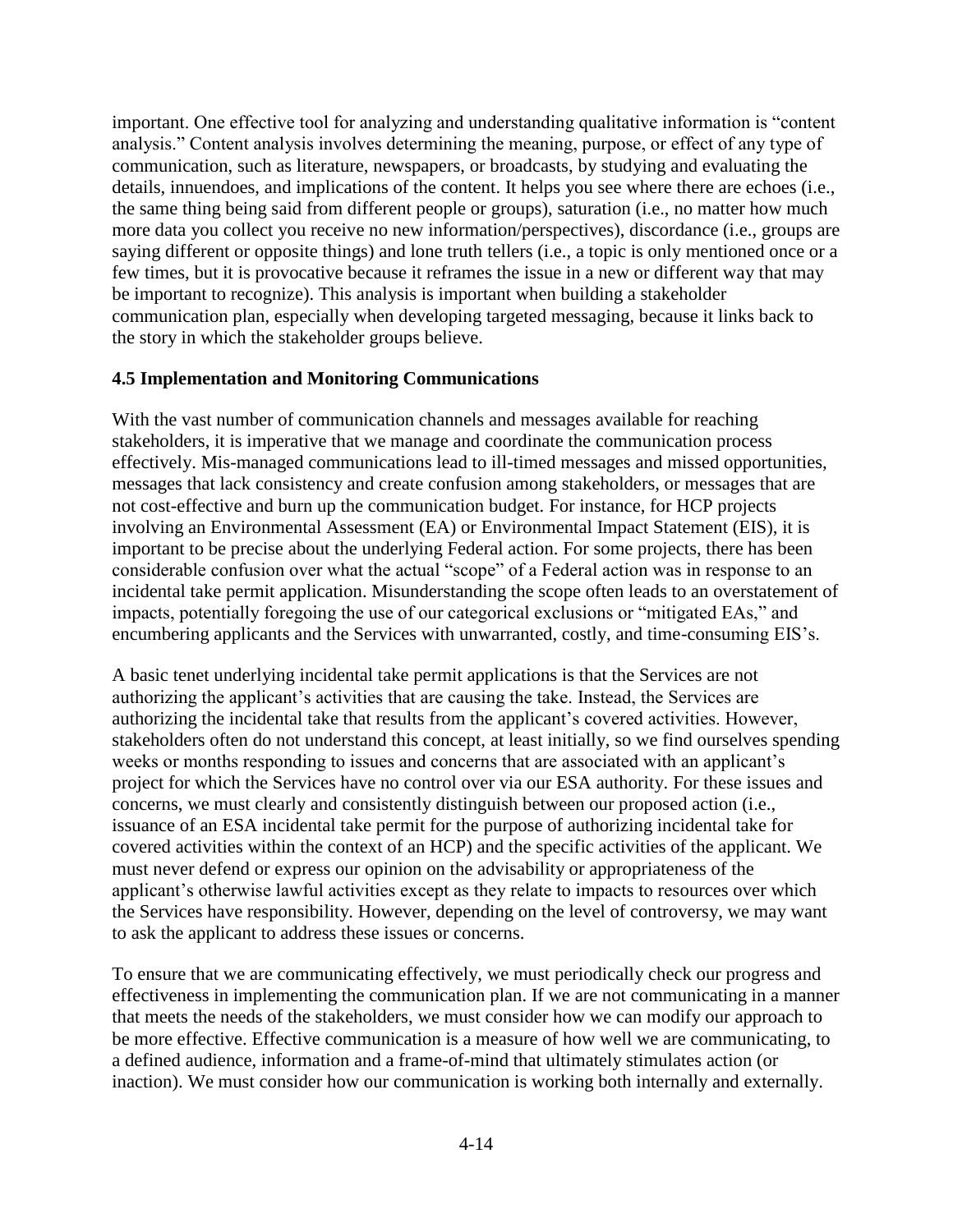#### **Measured Results**

- Not the number of stakeholders reached by the communications....
- Not what the stakeholder or stakeholder group likes or dislikes about the way you communicate…
- But the changes that occur in the stakeholders awareness, comprehension, conviction, and behavior as a result of the communications.

#### **4.6 Effective Coordination**

In the past, many HCP practitioners approached communication and coordination simply to fulfill what was required under the NEPA process. NEPA regulations required us to inform the public and obtain comments from the public, but not necessarily involve the public. How public input is to be used in agency decision-making was not discussed in the regulations until fairly recently. Coordinating with stakeholders involves listening to and understanding their diverse opinions and motivations, while at the same time, giving those people who make the effort to involve themselves in the HCP process a sense of ownership in the outcome.

Shared learning, negotiating, building trust, and planning and executing an effective stakeholder involvement strategy all take time. NEPA regulations state agencies must "make diligent efforts to involve the public…" (40 CFR Part 1506.6), while Department of Interior (DOI) NEPA regulations go even further by stating "Responsible Officials must, whenever practicable, use a consensus-based management approach to the NEPA process" (43 CFR 46.110) (see the [HCP](https://www.fws.gov/endangered/what-we-do/hcp-handbook-toolbox.html#Ch4)  [Handbook Toolbox\)](https://www.fws.gov/endangered/what-we-do/hcp-handbook-toolbox.html#Ch4). A consensus-based management approach involves "outreach to persons, organizations, or communities who may be interested in or affected by a proposed action with an assurance that their input will be given consideration by the Responsible Official in selecting a course of action."

Attitudes have changed as managers have become more comfortable with involving stakeholders and agencies have learned through experience that the additional time and money spent consulting, coordinating, and cooperating with key stakeholders saves us time and money in the long-run. It helps us avoid administrative appeals, lawsuits, and other forms of protest, which often take years to complete. HCP projects are multidisciplinary endeavors that typically involve people with varied backgrounds, disciplines, and motivations (e.g., biologists, engineers, lawyers). Therefore, to coordinate an HCP project effectively implies that someone acts as a central point (i.e., "project manager"), ensuring close contact among those actively involved in the HCP project, for the purpose of developing and maintaining productive relationships, so that the HCP project meets everyone's expectations about the appropriate amount of time, budget, and quality. HCP projects usually stall not because of a lack of technical skills on the part of those executing the project, but because of inadequate coordination of project activities with the people involved. The subsections below describe a few key concepts to consider when tasked with coordinating an HCP project.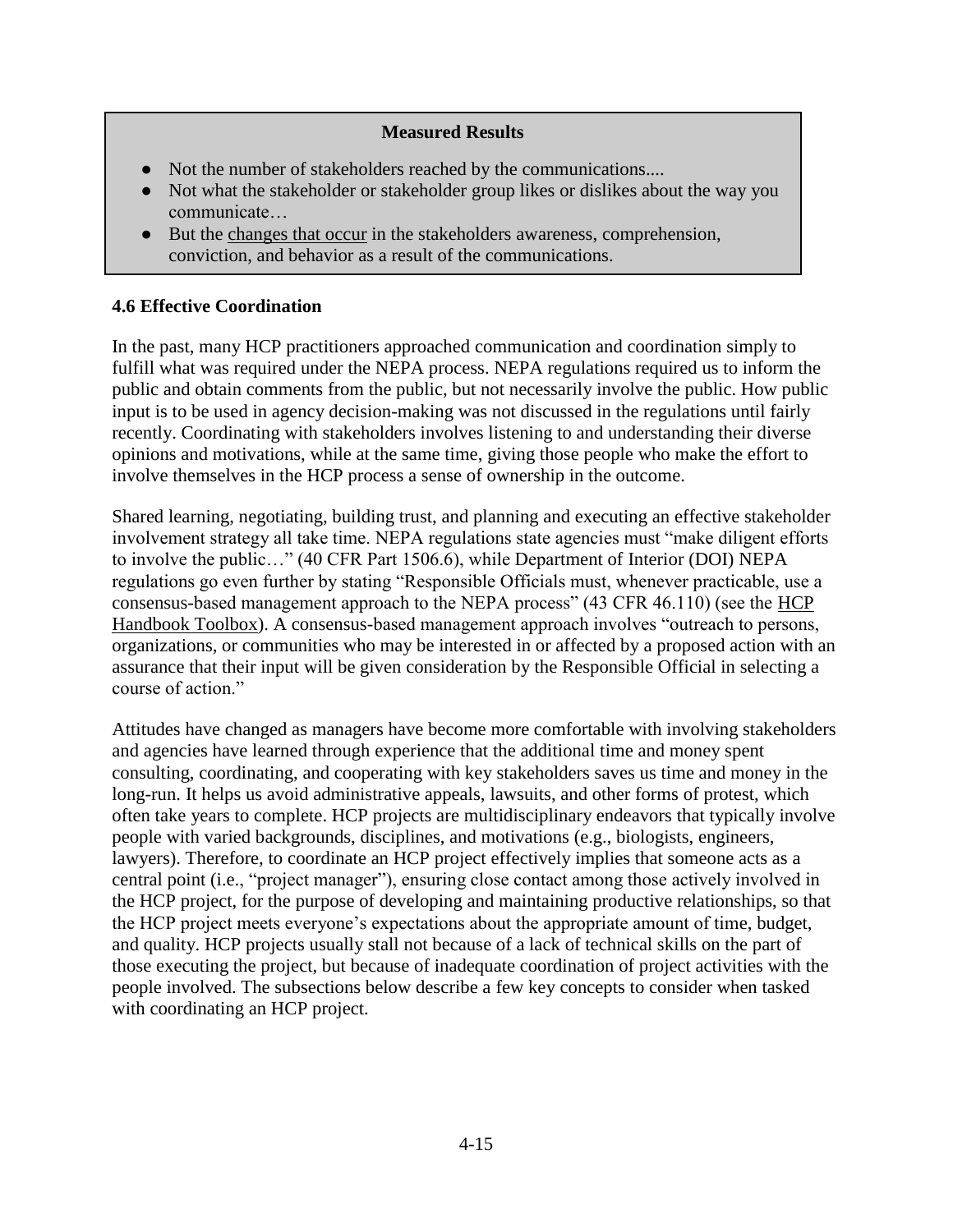## *4.6.1 Develop a Project Charter*

A project charter (e.g., project agreement, project statement, MOU, MOA) is a concise statement of purpose and goals, principles and values, and roles and responsibilities that establishes the tone and direction for developing the HCP. A project charter is more appropriate for complex HCPs. It should be developed early in the HCP process and describe all aspects of the HCP project at a general level. Once approved by the applicant and the Services, it becomes the basis for the upcoming work. For most HCP-related projects, the project charter should reflect:

- Applicant's purpose and need Why take action? Why here? Why now?
- Objectives and scope What are the potential benefits to the applicant, the species, and the public?
- Approach and organization How will the HCP be developed? Who are the decision makers for the applicant and the Services? How will the Services communicate with the applicant? Who are the project managers? Who is the planning team and what are their roles and responsibilities.
- Assumptions and concerns What are we taking for granted (e.g., ability to estimate take)? What are the major concerns (e.g., ability to monitor take)?

## *4.6.2 Develop a Work Breakdown Structure*

After you've prepared the project charter, create a work breakdown structure (e.g., Gantt chart). The work breakdown structure is a hierarchical decomposition of the work that the project team needs to accomplish, including assigning resources and estimating work as far out as reasonable. It is the primary tool for organizing HCP development activities into manageable sections.

#### **Helpful Hint: Use a prior work breakdown structure from a similar HCP project as a model, if one exists.**

### *4.6.3 Establish an Organizational Structure*

Who is the project team and what are their roles and responsibilities? Who are the key decision makers for the HCP project, both within the Services and from outside the Services?

### *4.6.4 Establish Management Procedures*

Project management procedures explain how we will resolve disputes, make decisions and manage issues, address scope changes, ensure quality control and effective communication, etc. These may include regular team meetings, conference calls, emails, status reports, or other tools tailored to the project's specific needs (i.e., contact log, request tracking spreadsheet, etc.). Effective project management procedures prevent disputes, conflicts, and delays. It is critical that all parties have a common understanding of how the HCP process will be managed, and remain committed to fully using the tools and techniques to which we all agreed.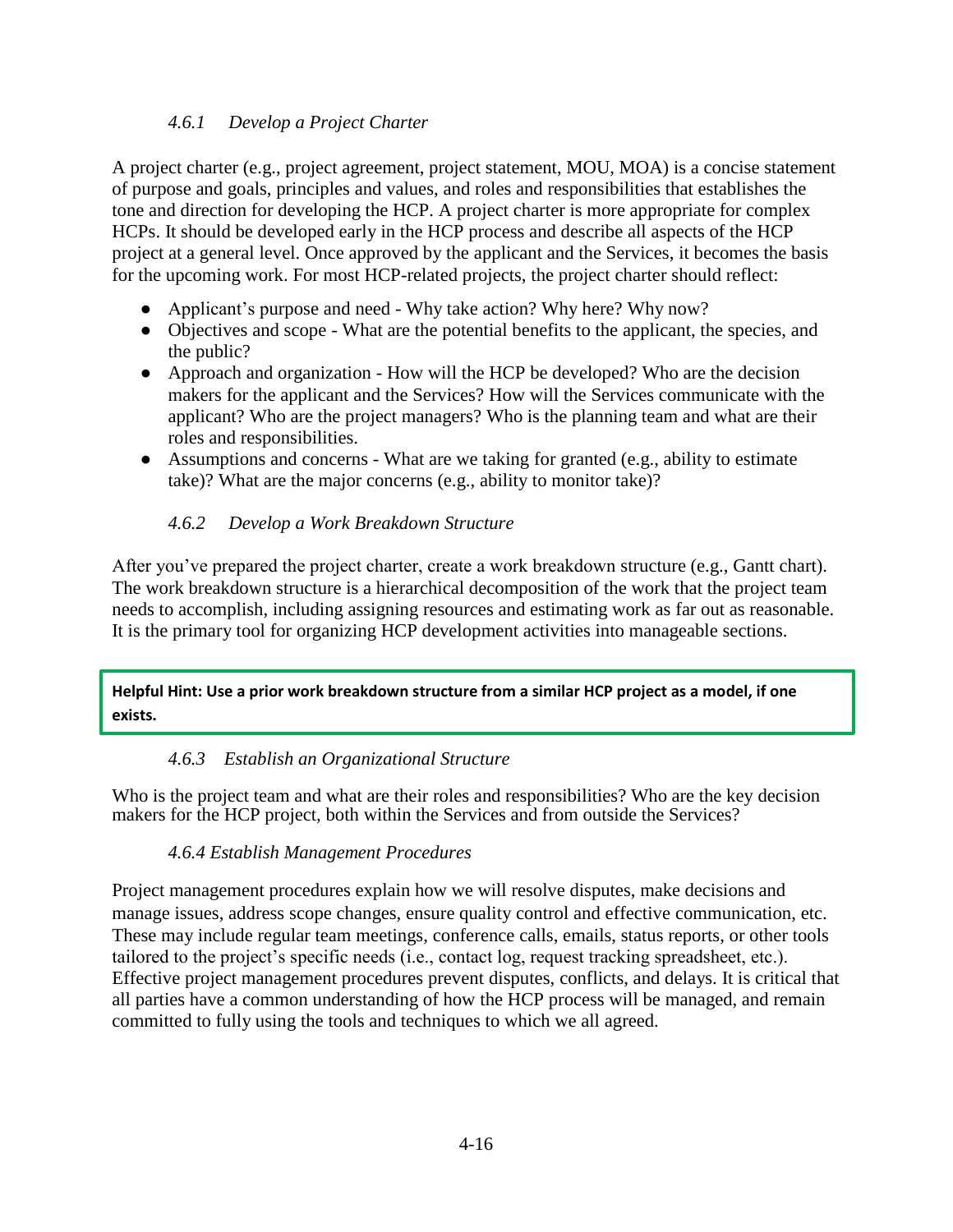#### **4.7 Maintaining an Administrative Record**

Keeping a complete administrative record is very important. We intend for the guidelines in this section to provide a framework for assembling and maintaining an administrative record for HCPs and the related NEPA processes. They were developed from recent Department of Justice and DOI administrative record guidance.<sup>[1]</sup> Since the guidelines only provide a framework for what generally should be included in the administrative record, HCP practitioners in the FWS should direct questions about individual documents to the Office of the Solicitor. The National Oceanic and Atmospheric Administration (NOAA) General Counsel has issued guidelines for compiling an agency administrative record online (see the [HCP Handbook Toolbox\)](https://www.fws.gov/endangered/what-we-do/hcp-handbook-toolbox.html#Ch4). Documents that do not fit the general categories described in these guidelines should be placed in a temporary file that you can periodically review to determine whether to include them in the administrative record.

Generally, an administrative record should contain the complete rationale of the agency decisionmaking process, including options considered and rejected. It should include important substantive information that was presented to, relied on, or reasonably available to the decisionmaker. The administrative record should establish that the agency complied with relevant statutory, regulatory, and agency requirements, and should demonstrate that the agency followed a reasoned decision making process.

### *4.7.1 General Guidelines*

- date and label all documents.
- identify the author(s)/source of all records and documents.
- identify those documents that are protected by attorney-client or deliberative-process privilege.
- keep electronic and paper copies of all records in accordance with policy.
- organize materials in a logical order, e.g., chronologically or by topic.
- avoid chain emails with multiple topics and responses.
- avoid emails that commingle personal and official information.
- If you obtain information from a Website, keep a contemporaneous copy of the site, including address and date downloaded.
- do not redact, edit, or alter any documents unless such alterations were part of the original document. The redaction of privileged information may occur later during Solicitor review of the administrative record.
- ensure that documents are complete, clean, and legible. If an excerpt of a lengthy document is included in the record, make sure that the source of the excerpt is identified.
- prepare an index to the administrative record that provides a brief description of each document, including the date and source. A separate index is normally prepared for any privileged documents after the entire record is compiled and numbered.

<sup>[1]</sup> See Guidance to Federal Agencies on Compiling the Administrative Record, Department of Justice, January 1999 and the Standardized Guidance on Compiling a Decision File and an Administrative Record, DOI, June 2006 ("DOI June 2006 Guidance") (see the [HCP Handbook Toolbox\)](https://www.fws.gov/endangered/what-we-do/hcp-handbook-toolbox.html#Ch4). Note that the DOI 2006 guidance distinguishes between a decision file, which contemporaneously documents the decision, and the administrative record, which is compiled to submit to the court after litigation begins. The term "administrative record" is used for purposes of these guidelines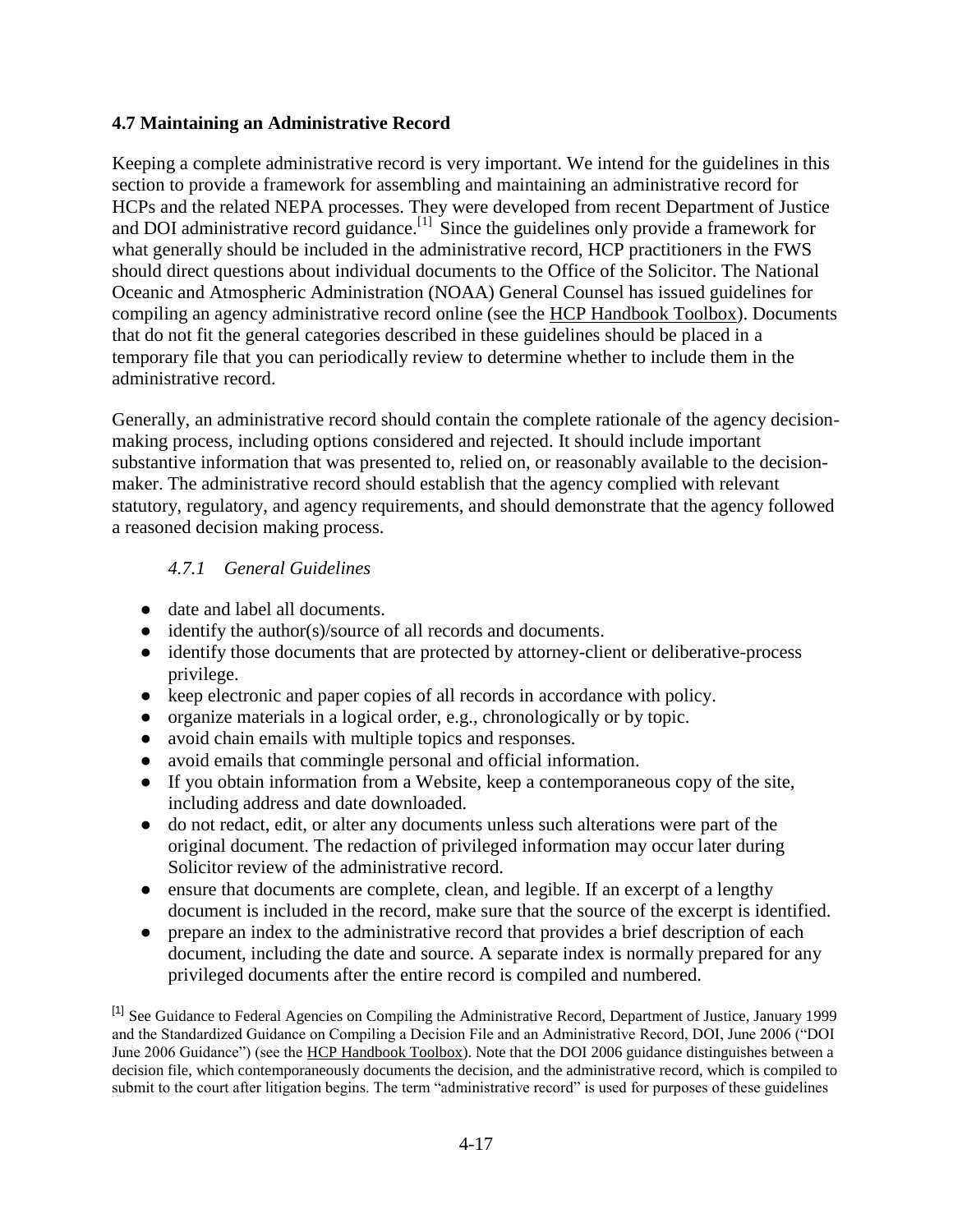with an understanding that compilation of administrative record documents during project development facilitates the compilation, indexing, and certification of the formal administrative record if there is litigation.

## *4.7.2 Documents that Should Be Included in the Administrative Record*

All primary documents, which are documents that explain the agency action that may be challenged, should be in the administrative record. Examples of primary documents include EISs, Records of Decision (ROD), and biological opinions.

All relevant, supporting documents that were considered, followed, or relied on by the people involved in the decision-making process should also be in the administrative record. These documents may relate to either the substance or procedure of making the decision, or both. Examples of supporting documents include:

- documentation of all public involvement and information activities, including published notices, scoping meetings, open houses, fact sheets, press releases, and project newsletters.
- comments and other communications and information received from the public and other agencies, and any responses to those comments and communications.
- documentation provided by the applicant in response to agency requests for information relevant to the NEPA and HCP processes.
- technical information, monitoring data, sampling results, survey information, engineering reports or studies, and other factual information or data.
- if a report or study is based on predictive computer modeling, sufficient information must be included in the report or the backup file in the administrative record (including electronic files as necessary) to allow a third-party reviewer to understand and replicate the model run(s) that was ultimately relied on for the analysis.
- if a report or memorandum is based on collected data, the data should normally be included as an appendix to the report or memorandum or, if the data are voluminous, in the administrative record as an electronic backup file for the report or memorandum with a cover memorandum explaining in general the data content and method of collection.
- documents cited as a reference in a primary document, such as the bibliography to the EIS or HCP.
- reports and other information compiled by consultants or contractors.
- meeting minutes, transcripts of meetings, and other formal recordings of meetings and telephone conversations during which project status, substantive issues, or other important decision points were discussed, memorialized, and circulated to the project team.
- status reports prepared by contractors for the Services.
- departmental, office, and bureau policies, guidelines, directives, and manuals that were relied on during the decision-making process.
- documents that have been released to the public through Freedom of Information Act (FOIA) requests, or are available to the public, including those made available on the internet.
- articles, books, and other publications relied on during the decision-making process (but be sensitive to copyright laws).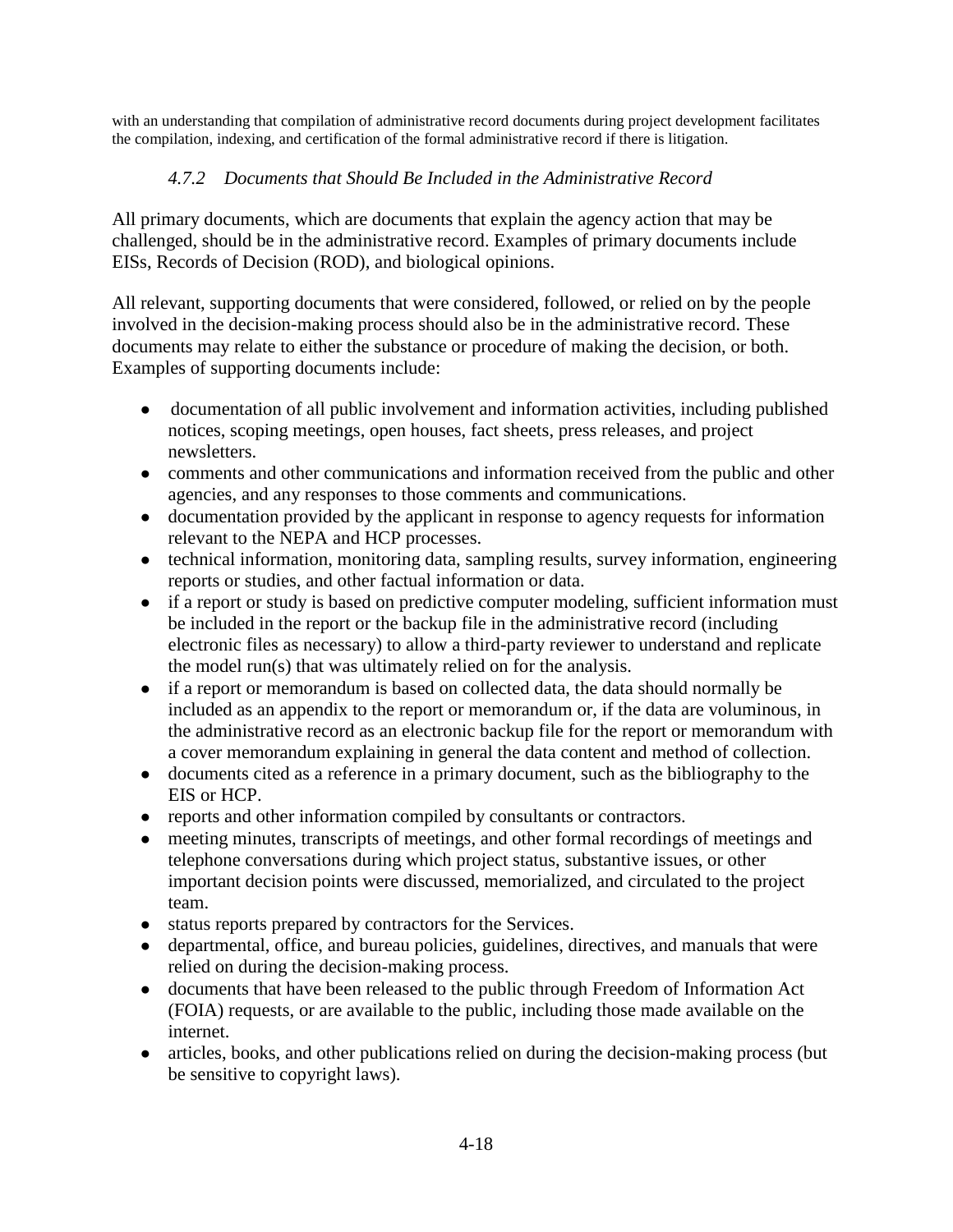- the NEPA contractor's certification that it does not have a conflict of interest regarding the project consistent with the NEPA regulations.
- all documents and materials that were available to those involved in the decision at the time the decision was made, regardless of whether they support or are contrary to the final decision. Include documents that were available to the agency at the time of the decision, even if they were not specifically considered by the final decision maker.
- documents that fall under the categories above that may end up later being redacted or removed from the record on the basis of privilege.

# *4.7.3 Other Documents that May Be Included in the Administrative Record*

You may need to include electronic or other internal communications, such as emails and their attachments, if they contain factual information, substantive analysis, or discussion, or if they document the decision making process (such as substantive supervisory instructions to staff relating to the decision making process). You only need to include it in the administrative record if it is not already included in the decision documents (i.e., ROD, biological opinion, or EIS) or otherwise reflected in the administrative record.

Preliminary and administrative drafts of the HCP, EIS and ROD are not normally included in the administrative record unless they are necessary to substantiate and evidence the decision-making process. Only include this type of documentation if it's not otherwise reflected in the administrative record under a ROD or similar document.<sup>[2]</sup>

# *4.7.4 Documents that Generally Should Not Be Included in the Administrative Record*

You typically do not include the following documents in the administrative record:

- documents that are not relevant to the decision-making process.
- documents associated with, but not part of, the decision-making process, such as fax cover sheets. NEPA contractor-generated emails that were not received or considered directly or indirectly by the Services, phone memoranda, and other routine communications among a report's authors and contributors during report development.
- documents and communications that are related to logistics of the NEPA contractor's work on the EIS, including travel arrangements, coordination among study participants, meeting room arrangements, and other similar activities.
- preliminary and draft iterations of technical reports, studies, and analyses that are reflected in final versions of reports.
- raw field notes where the finalized data and analyses are reflected in final versions of reports.
- documents that were not in the agency's possession at the time the decision was made.
- documents that post-date the agency decision.
- informal notes about routine meetings, conference calls, or telephone calls among the NEPA contractor staff, between the NEPA contractor staff and its subcontractors, or between the NEPA contractor staff and the Services.
- documents that pertain to the administration of the NEPA contractor, such as documents detailing the scope, phasing, modification, and payment for work under the EISpreparation contract, as well as technical progress and financial status reports.